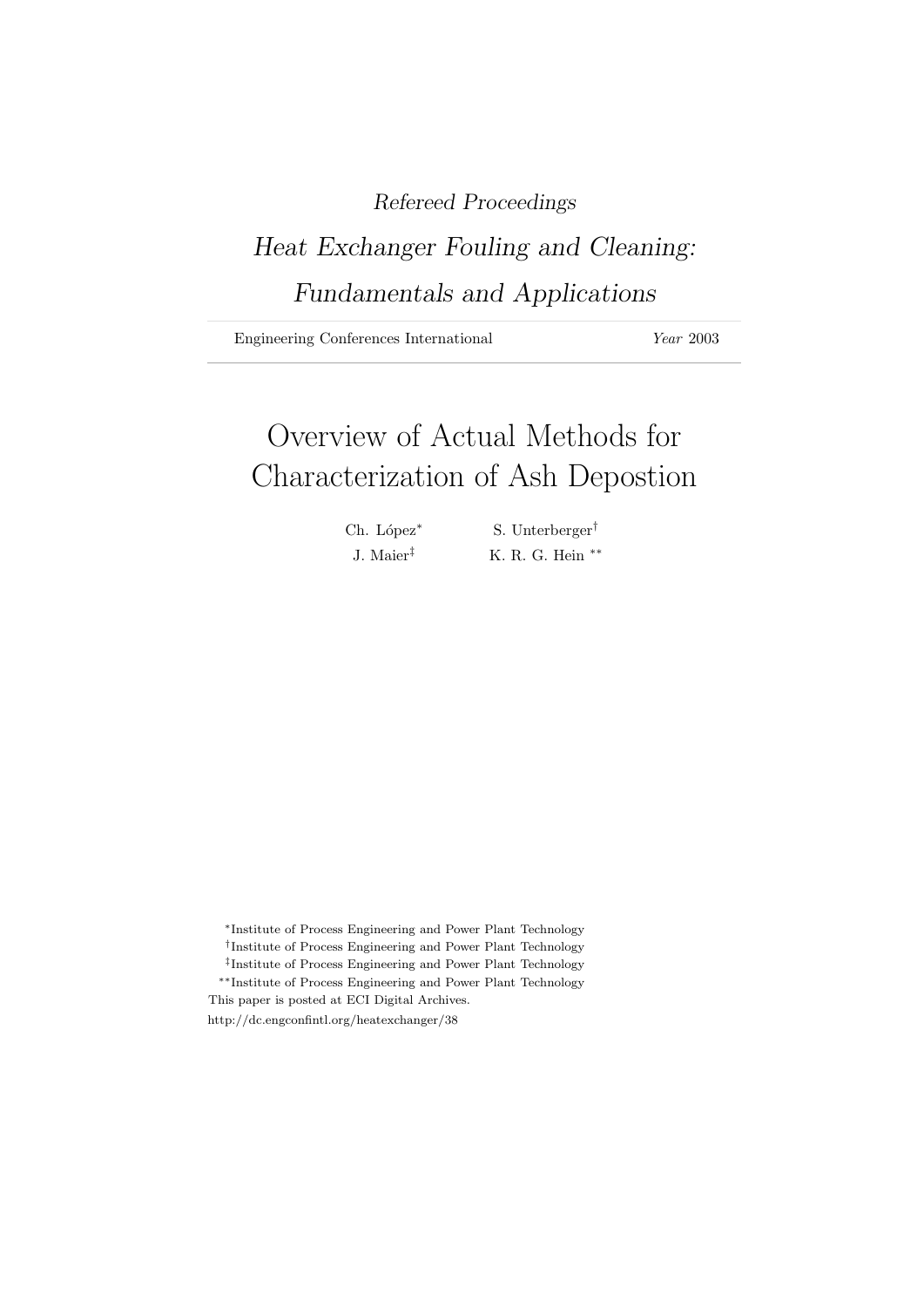# **OVERVIEW OF ACTUAL METHODS FOR CHARACTERIZATION OF ASH DEPOSTION**

**Ch. López, S. Unterberger, J. Maier, K.R.G. Hein** 

Institute of Process Engineering and Power Plant Technology Pfaffenwaldting 23, D-70569 Stuttgart, Germany +49-711-6853750 / +49-711-6853491 (fax) / lopez@ivd.uni-stuttgart.de

### **ABSTRACT**

 Utility operation with frequent fuel switching is a common practice, forced by cheaper coal availability in the international market. Additionally, a substitution of coal by cheaper local secondary fuels, ranging from forest wood to sewage sludge and industrial or domestic residues, is gaining importance. Switching between different fuels, even if these do not differ much from the design coal, enhances operational problems arising from ash deposition. In order to prevent operational problems, through comprehension of the phenomena taking place within the furnace, appropriate sampling and characterization of the deposits are necessary.

Methods commonly used for analysis of ash deposits and their characterization are summarized in this paper. The goals of the experimental work at the Institute of Process Engineering and Power Plant Technology (IVD) are then summarized. Finally, work on modeling the slagging and fouling phenomena or their characterization is presented.

### **INTRODUCTION**

 Slagging and Fouling (S&F) phenomena are one of the main reasons for unscheduled plant shut-down<sup>1</sup> due to the loss of efficiency in the heat transfer. Furthermore, ash deposition is also related to corrosion processes $2$  and thus to material life reduction.

A reduction of the problems related to ash deposition is therefore one of the main concerns during boiler design and all along power production down to utility operation. The difficulties in the past involved in predicting ash behavior and the changes in patterns of fuel use, highlight the need to understand the mechanisms involved in ash deposition, so the problems can be assessed accurately<sup>3</sup>.

The deposition of ash particles on the heat exchange surfaces and refractory walls of power plants and the formation of molten phases depend on ash composition and local thermal, physical and chemical parameters. In spite of the large amount of local variables, the complexity of the S&F problem starts at the beginning of the power generation concept. The different fuel qualities and techniques for fuel preparation, have a determinant influence on the combustion process. Together with the various firing systems, different fuel compositions result in different release mechanisms and thus in different gas, liquid and solid phases of combustion products. The reactions among these streams, influenced by geometrical

design and a large number of operational parameters determine which particles arrive at the surfaces and fulfill the requirements to remain there and form a deposit.

The path from the fuel to a mature deposit is complex, and includes a great number of variables which influence ash deposition. The characterization of the slagging and fouling processes and their assessment through prediction tools requires thus extensive investigation in many related fields. A scheme of this thematic breakdown can be found in Figure 1.



**Fig. 1:** Topics in the investigation of ash formation and deposition phenomena.

#### **ASH RELATED PROBLEMS**

Several problems related to ash and ash deposition can be defined<sup>3</sup> as follows:

Slagging: "refers to deposition taking place in the boiler sections where radiative heat transfer is dominant".

Fouling: "takes place in the cooler convective heat transfer sections of the boiler and results from the behavior of components as the gases cool down".

Corrosion: "takes place when metal from the tube wall reacts with a component from an ash deposit or flue gas".

Erosion: " is due to the impact of hard particles on tube surfaces and tends to occur in the high velocity sections of the convective part of the boiler, and is exacerbated by partial blockage due to fouling deposits".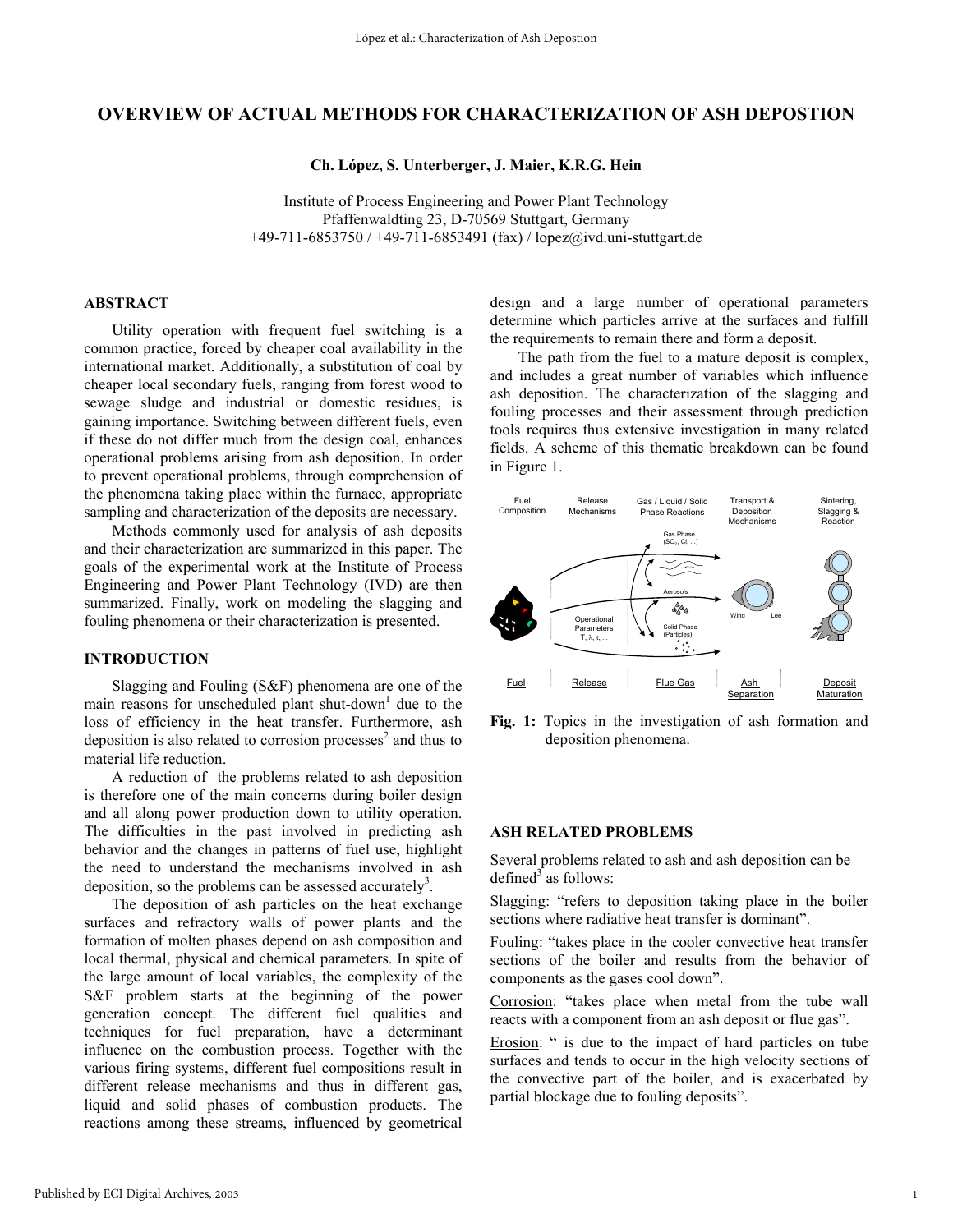**Table 1.** Boiler zones or regions and associated ash deposit characteristics and boiler symptoms that indicate a potential ash deposition problem<sup>4</sup>.

| Boiler Zone or                             | Temperature | Specific Boiler                                               | <b>Boiler</b>                                                                     |
|--------------------------------------------|-------------|---------------------------------------------------------------|-----------------------------------------------------------------------------------|
| Region                                     | Range       | Components                                                    | Symptoms                                                                          |
| Lower Furnace /<br>Radiant Zone            | 1400-1600°C | Burners, slag<br>hoppers,<br>sloping walls                    | Slag tap<br>plugging,<br>hopper clogs,<br>tube leaks,<br>low steam<br>temperature |
| Upper Furnace /<br>Radiant Zone            | 1250-1400°C | Nose region,<br>suspended<br>surface<br>pendants              | Low steam<br>temperatures,<br>increased<br>attemperation                          |
| High Temp.<br>Convect. Zone                | 1000-1250°C | Superheater<br>and reheat<br>regions                          | Lowered<br>steam temp.,<br>pressure<br>drops                                      |
| Low Temp.<br>Convect. Zone                 | 600-1000°C  | <b>Backend</b><br>reheat, primary<br>reheat and<br>economizer | Lowered<br>steam temp.,<br>press. drops                                           |
| Air Heater and<br>SCR <sup>*</sup> Regions | 300-600°C   | Air heater, SCR<br>regions                                    | Corrosion,<br>press. drops,<br>blinding of<br><b>SCR</b>                          |

\* Selective Catalytic Reduction

#### **CHARACTERIZATION**

It is not the intention of the authors to establish hereby guidelines for deposit characterization. The methods presented hereunder are known to the authors either due to their application at the Institute of Process Engineering and Power Plant Technology (IVD) laboratory and test facilities, through common investigation work with other researchers or through the literature. Newer, more accurate or even more appropriate methods for deposit characterization may be available.

Common, widely used methods for the characterization of ash deposits are presented below. The properties have been divided into three groups that are described separately: mechanical, thermal and chemical properties of the deposits.

#### **A. Mechanical properties**

#### **Total Deposition Rate (TDR)**

The efficiency reduction in a utility boiler is directly related to the amount of ash deposited on its heat exchange surfaces. This amount can be quite easily determined online by means of gravimetric probes, for no sophisticated analytical device is required. Thus, sootblower operation relies conventionally on one of the most simple, but at the time inaccurately defined variables of ash deposition, the deposition rate. This parameter characterizes the mass of ash that settles on a surface, and is thus usually measured in [g/h·cm²]. TDR includes information on the amount of ash deposited only and not on its further characteristics. The

fusion state, for example, influences directly the thermal properties of the deposit, and therefore the heat transfer from the furnace into the steam cycle. A thin but porous layer can reduce heat transfer to a greater extent than a thicker but molten ash layer. Thus, the deposition rate alone can not be used for characterization of a deposit.

### **Porosity**

 Investigation results in the past years have shown that the thermal properties of ash deposits depend more on their structure, particularly on their porosity, rather than on their composition, as shown in Figure 2.



**Fig. 2:** Relation between the porosity and the thermal conductivity of bonded ash deposits from the Yallourn and Loy Yang power stations<sup>5</sup>.

The determination of the mass of a deposit is straightforward, but its volume determination is not, due to its irregular shape. As an example, the volume of displaced water can therefore be measured after sealing the surface with paraffin wax to avoid water absorption. The bulk density  $(\rho_B)$  can be determined. The porosity  $(\psi)$  is then calculated using the true density  $(\rho_T)$  and the bulk density according to the following formula<sup> $\delta$ </sup>:

$$
\psi = 1 - \rho_B / \rho_T \tag{1}
$$

The specific surface of a deposit can be determined by measuring the volume of an inert gas (commonly nitrogen) going through the sample. After that, the bulk volume and thus the porosity can be calculated.

#### **Strength and degree of fusion**

The efficiency of sootblower operation to remove ash deposits on furnace surfaces depends mainly on the strength with which the ashes are bonded both together and to the surface itself. The nature of collected deposits is therefore often assessed on scales of deposit types, including a visual description of the sample and the measured compressive strength. An example of this approach is the system first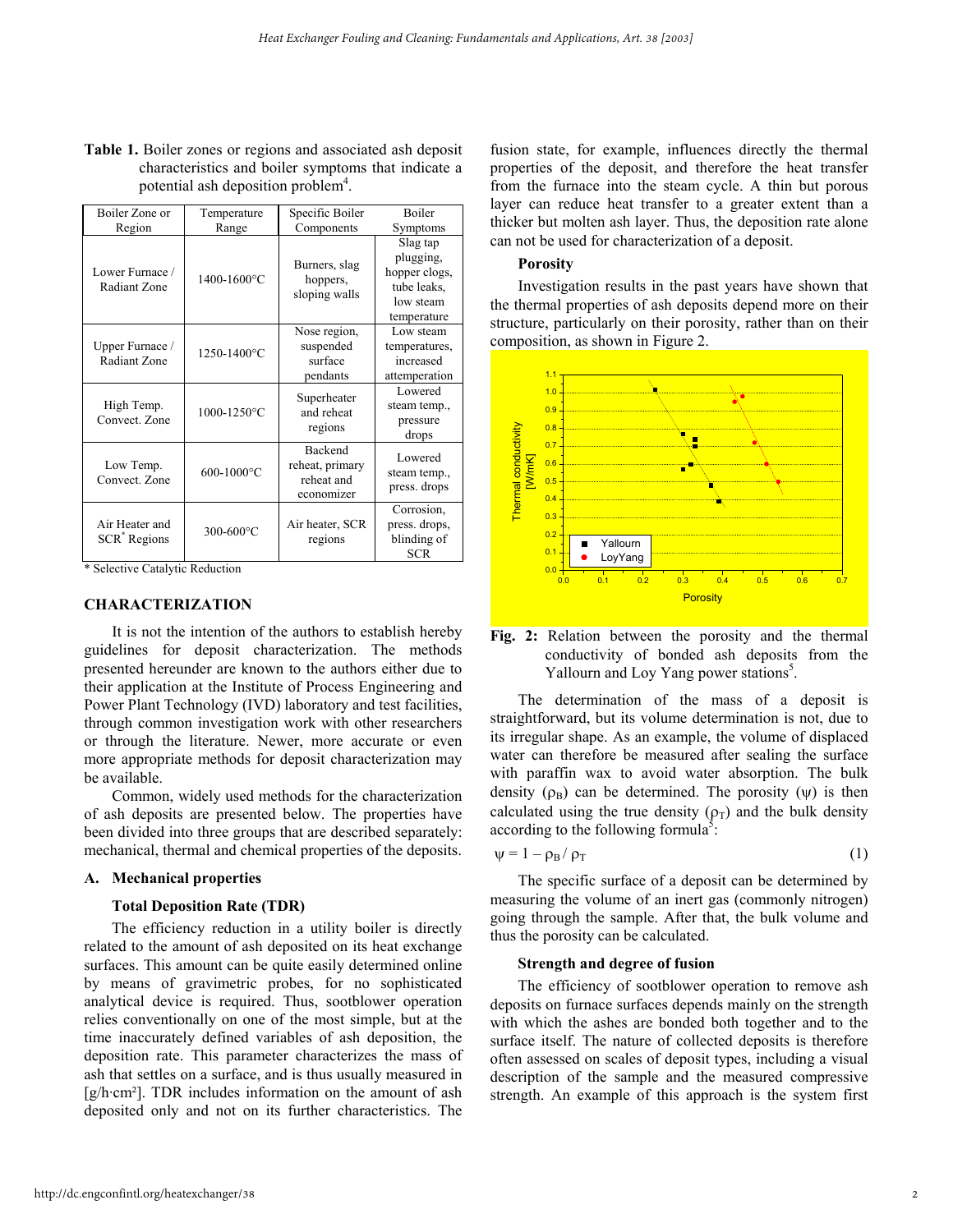introduced in the UK by the  $CEGB<sup>6</sup>$ . Table 2 presents the deposit description as well as the approximate compressive strength.

**Table 2.** Classification of ash deposits according to their approximate compressive strength with their description<sup>7</sup>.

| Type           | Description                             | <b>Ultimate</b>            |
|----------------|-----------------------------------------|----------------------------|
|                |                                         | Compressive                |
|                |                                         | Strength kN/m <sup>2</sup> |
| 0              | Dust                                    |                            |
|                | Mostly dusty, some very light sintering | $\leq 50$                  |
| $\overline{c}$ | Mostly lightly sintered, some dust      | 50-100                     |
| 3              | Coherent light sintering                | 100-150                    |
| 4              | Light / medium sintering                | 150-400                    |
| 5              | Coherent medium sintering               | 400-750                    |
| 6              | Medium / strong sintering               | 750-1000                   |
|                | Strongly sintered                       | 1000-1500                  |
| 8              | Strongly sintered, some fusion          | 1500-2500                  |
| 9              | Mostly fused                            | 2500->3000                 |
| 10             | Hard slag                               | >> 3000                    |

However, experience has shown that a simple visual assessment of the deposits is at least as reliable as the more difficult strength measurement<sup>7</sup>.

# **Viscosity (**ν**)**

One of the most common approaches for the assessment of operational problems related to ash deposition is based on determining the fusion behavior of ash by measurement of its viscosity. The determination of the temperature of critical viscosity (250 poise under oxidizing conditions and 1000 poise under reducing condition) is here decisive. But researchers find themselves confronted several problems while attempting rheological measurements. The high temperature ranges of interest (700-1800°C) imply special highly resistant equipment. Contamination of the sample by the construction materials is not always excluded, specially by the use of cheaper materials. And finally, the presence in the ash samples of heavy metals results often in an attack of the equipment material, e.g. in the case of iron-rich ash and platinum cups<sup>8</sup>. The difficulty and high cost of measuring the viscosity of slags derived from coal with varied ash analysis has led to many predictive models based on chemical composition<sup>9</sup>. The attempt to describe the adhesion of ash particles to superheater tubes as a function of the viscosity has proven successful<sup>10</sup> in several cases. However, the prediction of the critical viscosity temperature for slags with any accuracy is today still difficult.

#### **Fusion behavior**

In order to avoid deposition problems, the ash resulting from combustion must remain dry and powdery $11$ . The thorough characterization of ash fusion behavior is therefore crucial. There are several different approaches in the study

of fusion behavior, and various procedures to carry out an ash fusion test (AFT).

One approach is based on the determination of the sintering temperature. Techniques used for coal ash include: compressive strength, thermal conductivity, thermomechanical analysis and pressure drop measurement. The use of a Thermo-Mechanical Analyser (TMA) seems to have proven itself as the most precise method to determine the sintering temperature of an ash sample<sup>11</sup>. The sintering temperature is here determined very accurately by the change in the physical height of a load of ash while heated at a constant rate. This approach is fast, simple and not expensive, but it can not provide a complete description of the fusion behavior.

A second and very common approach is to classify ash fusion behavior by measuring three characteristic temperatures, viz.: initial deformation temperature (IDT), at which the sample begins to loose its original shape; hemispherical temperature (HT), at which the sample reaches the shape of half a sphere; fluid temperature (FT). For this purpose, the ash is first formed into a standard shape. This shape varies among the different world standards, being most commonly either a pyramid or a cube. The principle of these methods is shown in Figure 3.

The determination of these temperatures, in spite of the well defined standards, in many cases does not exclude subjective assessment. This method provides more information on the fusion behavior, but is not accurate enough to distinguish similar samples.



**Figure 3:** Scheme of methods for the determination of the fusion behavior of ashes.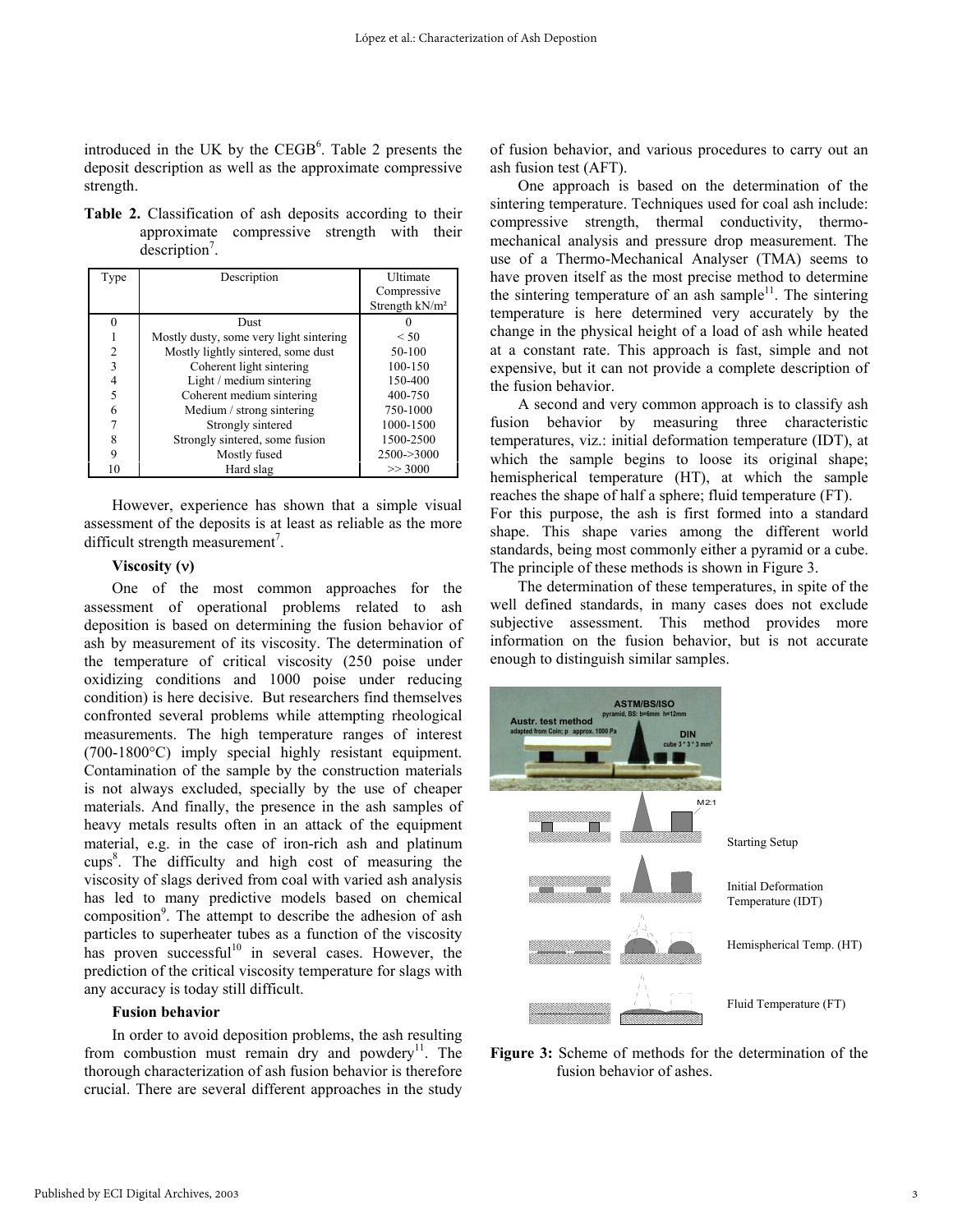A final approach is based on monitoring the shrinkage of a sample of defined geometry while being heated at a constant rate. Here the fusion behavior is recorded from beginning to end, and the actual height related to the initial one. The complete data of the fusion process allows a better distinction of similar samples. This has proven to be the most complete and accurate method to describe fusion behavior.

A Differential Thermal Analysis / Thermogravimetric Analysis (DTA/TGA) is also used simultaneously during ash fusion investigations. The DTA/TGA technique is unique in providing the means to discriminate between endothermic reactions caused by melting or decomposition reactions during ash fusion testing and slag deposit formation. DTA/TGA provides an experimental technique that measures when phase changes and reactions occur by measurement of associated endothermic and exothermic heat. Thus, it supplies additional information to the other techniques for measurement of ash fusion characteristics.

Nevertheless, none of the three approaches can eliminate the uncertainties related to ash fusion temperature measurements for the prediction of ash deposition in utility boilers. The major source of uncertainty within the methods is the origin of the samples itself. Ash samples can still not be generated in laboratory equipment under the same conditions as found in utility boilers. Major deviations are found here regarding heating rates and heat flux values. Thus, the results obtained by this method are not directly comparable to real ash. To minimize the deviations, AFT measurements are run on ash samples collected during pilot scale testing. Thus extensive experience in the correlation of pilot and full scale results is still necessary.

### **Ash particle size**

 The determination of the particle size and particle size distribution of ash samples depends strongly on the region of interest for the subsequent studies. Due to irregularities in form, no universal method is available for the determination of particle size distribution. Commonly, the particles are grouped for their general study in three so called modes. These are listed with the different principles used for their detection in Table 3.

Simple techniques provide quick information for the coarser fractions (down to approx.  $1\mu$ m). Typical is the use of dry and wet sieving with different screening layers or the optical determination by laser diffraction. However, for the determination of the small size fractions, more sophisticated methods are required. Developing accurate procedures appropriate for online measurement of all ash fractions is a world wide challenge. Problems to be solved here are mainly representative sampling and material requirements, particularly for in-furnace measurements.

**Table 3.** Particle size modes and the principles used for their detection $12$ .

| Mode         | Particle Size<br>$\lfloor$ nm $\rfloor$ | Determination<br>principle                                | Measurement<br>of the         |
|--------------|-----------------------------------------|-----------------------------------------------------------|-------------------------------|
| Ultrafine    | $>3-100$                                | elect. mobility<br>(SMPS, OPC,<br>APS, Impactor,<br>ELPI) | number of<br>particles        |
| Accumulative | 100-1000                                | elect. mobility /<br>optical                              | number of<br>particles / mass |
| Coarse       | >1000                                   | optical                                                   | mass                          |

The information on ash fractions, not only regarding their size distribution but mainly their composition is a key determinant in the identification of ash formation and deposition mechanisms.

#### **B. Thermal properties**

The efficiency of a utility boiler depends mainly on the heat exchanged from the fuel into the steam. The deposition of ash on the heat exchanger surfaces creates an additional, undesired resistance.



**Fig. 4:** Heat transfer across furnace walls (left) and heat transfer resistance for several deposit layers (right) $13$ .

Furthermore, the reduction in the heat exchange not only affects boiler efficiency, but it also implies higher temperatures all along the utility and resulting increased problems. The determination of deposit thermal properties is therefore crucial, specially for the quantification of the related operational problems. All three types of heat exchange are present in a utility boiler: radiation, conduction and convection, as shown in Figure 4. Thus, several thermal properties of the deposits need to be taken into account. Thermal conductivity (k), and the radiative variables emissivity (ε), absorptivity ( $α$ ) and reflectivity ( $ρ$ ) are commonly studied parameters.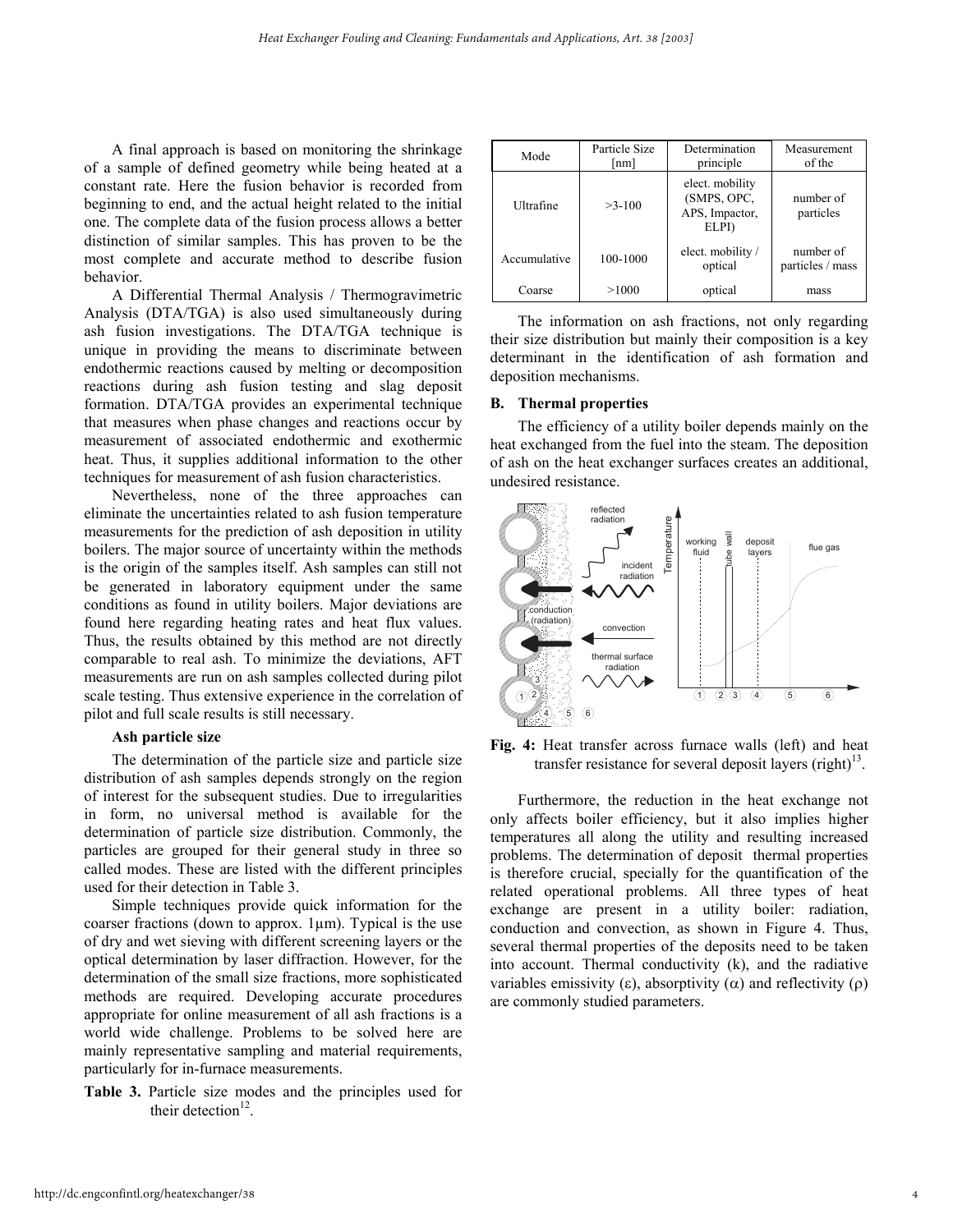#### **Conductivity (k)**

The resistance offered by an ash deposit to the heat exchange via conduction (through the tube together with the deposit) is quantified by the thermal conductivity. This value can vary considerably for ash deposits, depending on their structure (powdery, sintered or molten), physical properties such as the porosity, and the phase (cooling down or heating up).

#### **Radiative properties**

The primary effect of ash deposition is a reduction of the fraction of incident radiation which is absorbed by the surface where the ash remains. Thus the radiative properties ε, λ and ρ are of major importance in the characterization of deposits. Effective radiative properties depend on spectral distributions and surface temperatures. They are related by the equation:

$$
\varepsilon_{\lambda} = \alpha_{\lambda} = 1 - \rho_{\lambda} \tag{2}
$$

 The experimental techniques used by researchers to estimate the radiative properties of coal ash fall into four groups according to the method used for the measurement<sup>12</sup>. The methods, with their application ranges and limitations are presented in Table 4.

**Table 4.** Methods for the estimation of radiative properties of coal ashes $^{14}$ .

| Reflection method                                                                                                                                                                                                                                    |                                                    |                            |                                          |  |
|------------------------------------------------------------------------------------------------------------------------------------------------------------------------------------------------------------------------------------------------------|----------------------------------------------------|----------------------------|------------------------------------------|--|
| For surface temperature of 600-650K,<br>$\epsilon$ 0.85-0.90. Anthracite fines.<br>Spectral $\rho$ for wavelength range 0.4-0.75, source temp. 1100-1350K,<br>$\epsilon$ 0.30-0.55                                                                   |                                                    |                            |                                          |  |
| Absorption method                                                                                                                                                                                                                                    |                                                    |                            |                                          |  |
| Absorption of black body radiation, surface temp. 300K, source temp.<br>1000-2500K, ε 0.70-0.85. Range of Russian coals.<br>Absorption of black body radiation, surface temp. 810K, source temp.<br>970-1140K, ε 0.20-0.65. Victorian and S.A. ashes |                                                    |                            |                                          |  |
| Emission method                                                                                                                                                                                                                                      | Emissivity levels at temperatures<br>1200K<br>600K |                            |                                          |  |
| comparison of emission with<br>standard. Anthracite fines (a) and<br>ash from four Russian coals (b)                                                                                                                                                 | (a)<br>(b)                                         | $0.90 - 0.95$<br>0.80-0.90 | $0.75 - 0.85$<br>$0.65 - 0.75$           |  |
| Spectral radiation from an ash<br>surface                                                                                                                                                                                                            |                                                    | 0.90<br>0.90               | $(4.5 \mu m) 0.60$<br>$(3.5 \mu m) 0.41$ |  |
| Specular emission measured by<br>pyrometer and integrated. Russian<br>coal ash.                                                                                                                                                                      |                                                    | $0.75 - 0.90$              | $0.60 - 0.85$                            |  |
| Hemispherical pyrometer method                                                                                                                                                                                                                       |                                                    |                            |                                          |  |
| LAND SP pyrometer wit sample<br>heated from below, and thick<br>layers (3.5mm)                                                                                                                                                                       |                                                    | $0.55 - 0.70$              | $0.50 - 0.65$                            |  |
| LAND SP pyrometer with<br>samples heated in a muffle, layers<br>of $0.75-2.55$ mm thickness                                                                                                                                                          | $0.55 - 0.70$<br>(at 1000K)                        |                            |                                          |  |

 The disadvantage of the emission method, when applied to powders, is the accuracy of measuring the temperature of the powder surface. The hemispherical pyrometer method, when used on thick layers, involves an uncertain extrapolation of the pyrometer reading. Of the methods for determining the emissivity of coal ash and deposits, the reflectivity technique is least prone to experimental error $^{14}$ .

#### **C. Chemical properties**

#### **Composition**

Determining the chemical composition of an ash sample, be it loose or as a deposit, begins commonly by a number of standard analysis, viz.:

- proximate analysis, for determination of the moisture content, fraction of volatile matter, ash and fixed carbon remaining. This is usually carried by menas of a thermogravimetric (TGA) device.
- ultimate analysis, for determination of the content in C/H/N, often combined with sulfur (S) measurement. Combustion of the sample in an oxygen atmosphere with subsequent analysis of the gas phase by gas chromatography is usually applied for this purpose.

However the information provided by these standard analyses has become insufficient. Particularly the need of developing modeling tools for the prediction of the deposition problems highlighted the need for extended and thorough analysis of the ash and the deposits. Most of these tools are based today on the chemical composition of the ash, requiring at least its main inorganic components. Several techniques are available for this purpose, providing different types of information.

The ashing process affects the structure of the fuels, so that its mineral matter is converted to silicates, aluminosilicates, and other new phases. Ash composition is commonly expressed on the basis of oxides:  $SiO_2$ ,  $Al_2O_3$ , Fe<sub>2</sub>O<sub>3</sub>, CaO, MgO, Na<sub>2</sub>O, K<sub>2</sub>O, TiO<sub>2</sub>, MnO, P<sub>2</sub>O<sub>5</sub> and SO<sub>3</sub>. These are commonly determined by several different analytical methods, e.g. inductively coupled plasma (ICP) with optical emission spectroscopy (OES) or with mass spectroscopy (MS), X-ray fluorescence (XRF), ion chromatography (IC), atomic absorption spectroscopy (AAS). Each of these analytical techniques presents errors for the determination of certain species. Thus often one single analysis is not representative for a sample.

 The preferred method for characterization of deposit samples is the Scanning Electron Microscope (SEM) with an EDX analysis, specially when combined with computational calculations (CCSEM-EDX). The application of SEM-EDX provides valuable information on the deposits regarding two topics:

the texture of the samples (Figure 5), through the SEM images of two types of energetic signals, secondary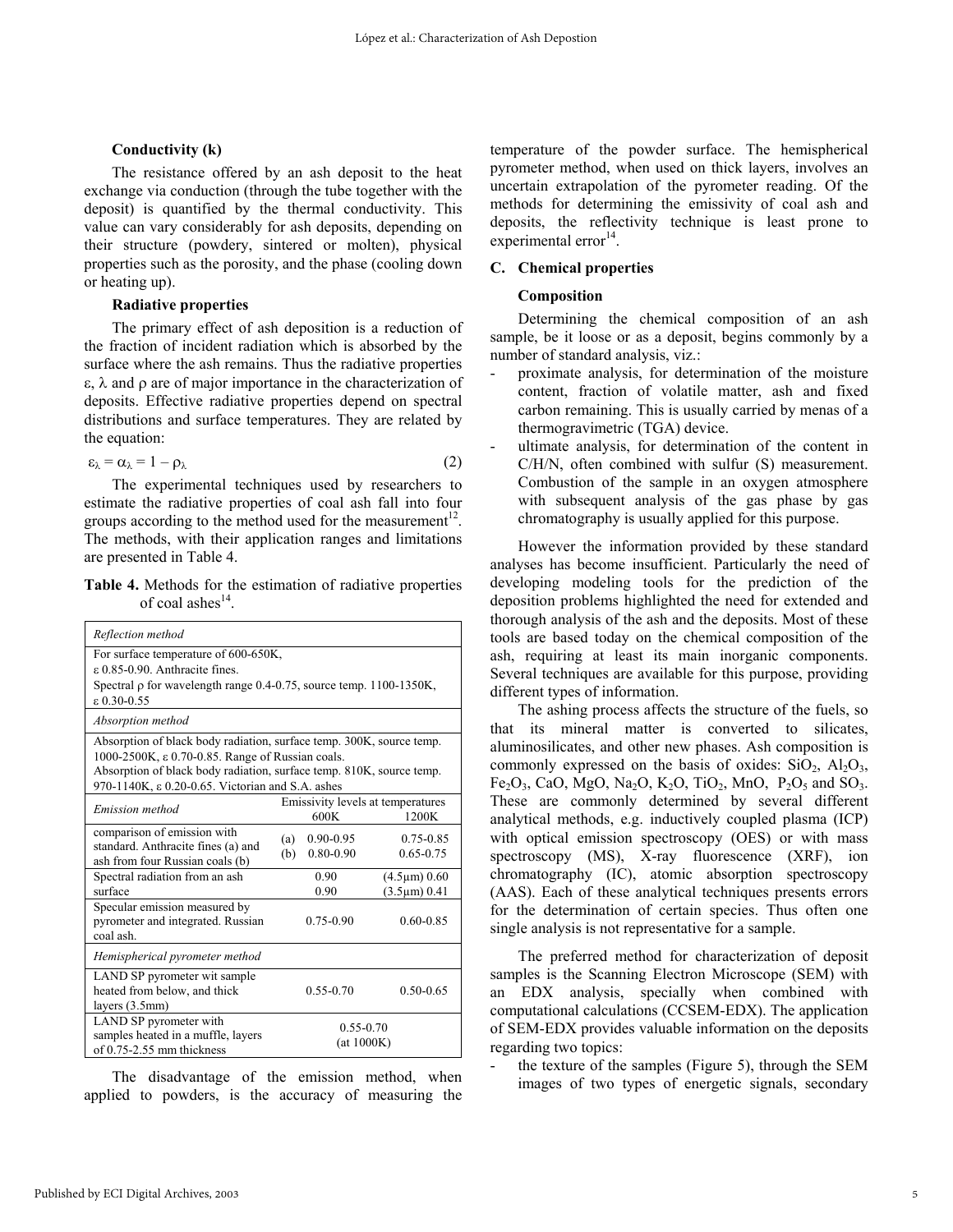electrons (SE image) and back scattered electrons (BSE image).





metallic probe (left).

**Fig 5a:** Secondary electron **Fig 5b:** Back scattered (SE) image from a deposit electron (BSE) image from a sample collected during coal deposit sample collected combustion on a tempered during coal combustion on a tempered metallic probe.

the qualitative chemical composition of the sample, through the X-ray emissions captured by an energy dispersive detection system (EDS).

The major restriction of this method is clearly the lack of quantitative information on the sample. Therefore, a great effort has been concentrated on developing quantitative tools based on computational treatment of the analytical results. The resulting chemical spectra of a sample are compared to those of standards of known composition. The main remaining difficulty is to obtain reliable standards for the samples. These not only have to present a well defined chemical composition. The angle of incidence of the X-ray on the sample surface determines the amount of energy reflected/emitted and its angle towards the detector. The structure of the surface is therefore determinant for the analysis. Thus, standards have to account as well for surface properties as similar as possible to those of the samples to be measured. The great heterogeneity of ash and deposit samples turns this into a highly complicated and time consuming task. Even if samples are embedded and perfectly polished, errors are not excluded. CCSEM-EDX analysis provides, in spite of its limitations, highly valuable information, particularly for the identification and validation of deposition mechanisms.

# **Mineralogical phases**

Quantitative X-ray Diffraction (XRD) can be applied to both ash and deposits for the determination of mineral phases. This enables to identify the mineral species which can give rise to slagging problems in utility boilers. Figure 3 presents the results of XRD analysis of filter ash collected during co-combustion of coal and straw. The presence of low melting potassium salts Sylvite [KCl] and Aphthitalite





**Fig. 6:** Spectrum obtained from the XRD analysis of a filter ash obtained during co-combustion of bituminous coal and straw<sup>15</sup>

 The results of XRD analysis constitute a very valuable tool for identification and/or validation of deposition mechanisms. However, not only the high analytical costs represent serious restrictions to its application. XRD analysis is limited only to crystal phases. The determination of amorphous phases within the ash or deposits is herewith not possible. This implies the major restriction of the method, for often these amorphous phases are precisely the responsible for S&F phenomena.

# **EXPERIMENTAL METHODS**

 The open questions in slagging and fouling are investigated in the experimental work at IVD under the following topics:

Release mechanisms

- analysis of the gas phase, through conventional and advanced measurement techniques. Examples of these are the determination of sulfur, chlorine as well as hydrocarbons through Fourier Transform Infrared Spectroscopy (FTIR), or the determination of alkali concentration in the gas phase through Excimer Laser Induced Fluorescence (ELIF).
- characterization of the solid phase and the release of aerosols through sampling and further analysis. The different stages in the ash formation are considered and therefore samples are taken at different locations: from samples within the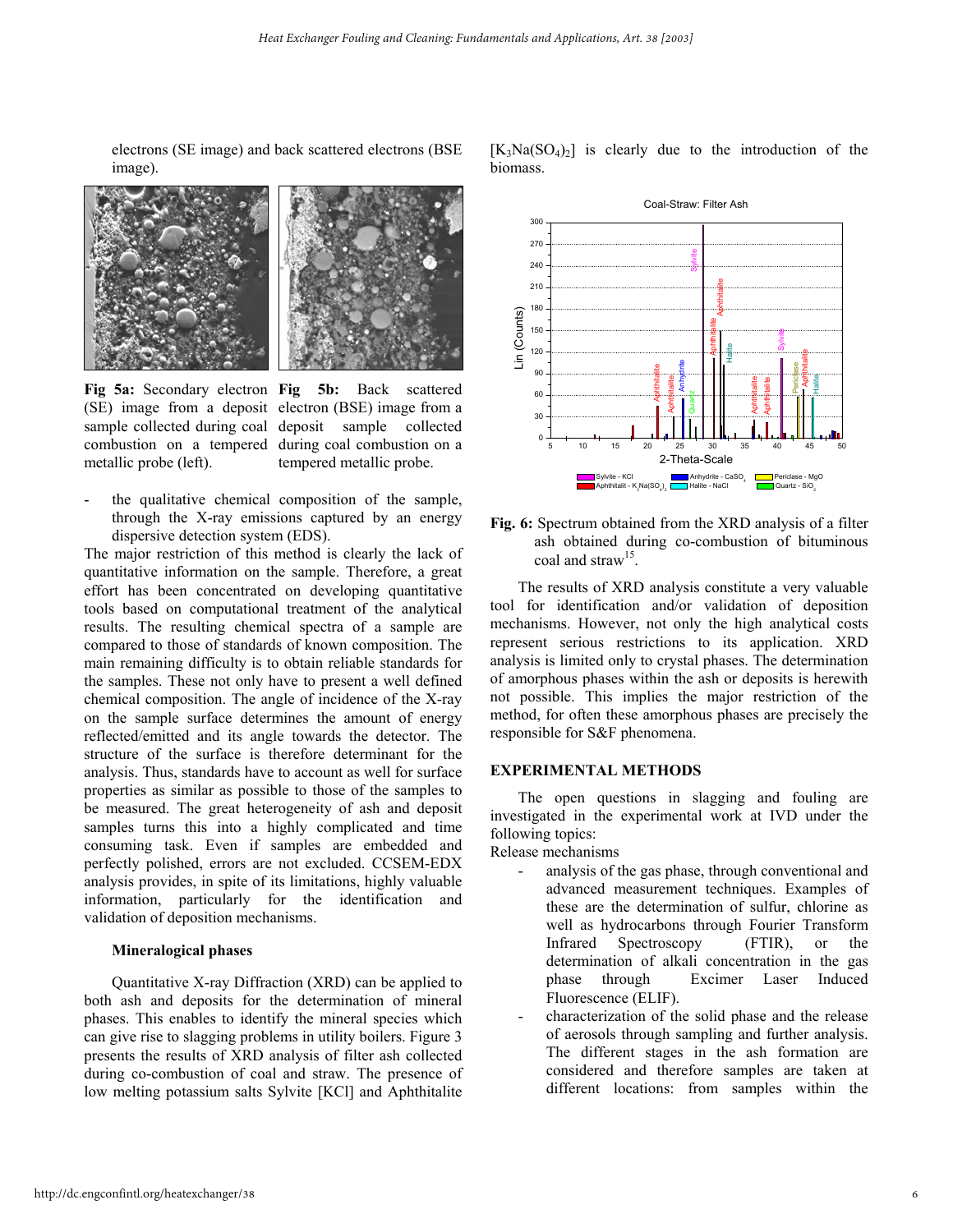flames, by means of impactor or plane filters, down to the different ash separation devices.

determination of gas and particle temperatures by means of suction and color pyrometry

Deposit formation mechanisms

- investigation of the primary layer formation, both on wind and lee sides of the heat exchanger surfaces. For this purpose, probes are usually inserted at different levels within the furnace for collection of ash deposits on temperature controlled steel surfaces<sup>16</sup>
- investigation of the reaction of the deposits with the metallic surface regarding corrosion effects $17$
- slagging investigations on ceramic probes that simulate mature deposits
- determination of deposition rates and height growth through video monitoring
- determination of surface temperatures and thermal emissivity values through color pyrometry

Deposit characterization

- analytical studies for the characterization of sintering and melting phases
- determination of mechanical resistance of the deposits for classification

#### **MODELLING AND PREDICTION**

 One of the major constraints of the above methods for characterization of ash deposits is the impossibility of simulating real conditions. Neither generation conditions nor some of the most relevant operational parameters, e.g. flow patterns, can be emulated in laboratory equipment, and can only be partially recreated in pilot scale facilities.

 Therefore, many different approaches are tested to provide valuable simulation tools that enable an accurate prediction of the S&F processes.

As a first step, empirical models are adjusted with the help of experimental data. These models provide good results, but are limited to the facility, and in some cases even to the specific operation conditions under which they are established. An extrapolation to other cases, specially other similar facilities is only in certain cases possible.

 The determination of theoretical mechanisms for ash transport, ash deposition on the surfaces and chemical reactions enable the development of more sophisticated tools, based on theoretical models. Experimental data is here used only for validation purposes, and no dependency to the facility is necessary. These are therefore more powerful tools, as much as they allow a prediction for future cases. The development of this sort of tools requires, however, many years of basic investigation and vast experience.

 The last step is brought by Computer Fluid Dynamic (CFD) codes. In these, the differential equations of Fluid Dynamics are solved by numerical methods with the help of computers. Thus the codes can by applied to any case study. Boundary and initial conditions are required, and validation of the computational results is achieved by comparison with experimental measurements. These codes provide the most powerful tool for prediction but are based on theoretical models developed individually and then implemented to the basic model.

Due to the large number of all methods and models existing for the prediction of slagging and fouling and under development, only an example is given in the following for each of the different properties characterizing a deposit.

#### **A. Mechanical properties**

#### ν **= f ( chemical composition)**

 The viscosity of fuel ash and its relation to operational parameters provides valuable information for the assessment of slagging potential. However, equipment for viscosity measurements is not common in industrial utilities and the measurement itself is difficult and time consuming. Therefore, models for calculating the viscosity upon more easily obtained data have become increasingly popular. These are commonly based on information on the chemical composition of ashes created in laboratory equipment.

The variety of viscosity models available, and the conflicting results occasionally obtained from viscosity models, has led researchers to develop a master program which incorporates six of the major viscosity models. The model calculates the viscosity of a given liquid by all six models: Hoy, Watt-Fereday, modified Watt-Fereday, Urbain, IRSID, and modified Urbain<sup>18</sup>. The input data for the calculations is the composition of lab ash determined by X-ray fluorescence.

These models provide acceptably good results in the prediction of ash viscosity, specially in the Newtonianregions. However, often these powerful tools are largely derived from empirical fitting of data.

### **B. Thermal properties**

#### **k = f (temperature, porosity)**

 There are many parameters that affect the thermal properties of ash and deposits such as the physical characteristics (porosity and particle size), sintering time and temperature<sup>19</sup>. Chemical composition has a determinant influence on radiative properties. It has not shown though to have a relevant effect in heat transfer via conduction. From all parameters, temperature and porosity appear to have the major influence on the conductivity coefficient. Thus these are the main parameters for the prediction of this thermal property. Commonly the deposits are considered as a combination of two different materials of known thermal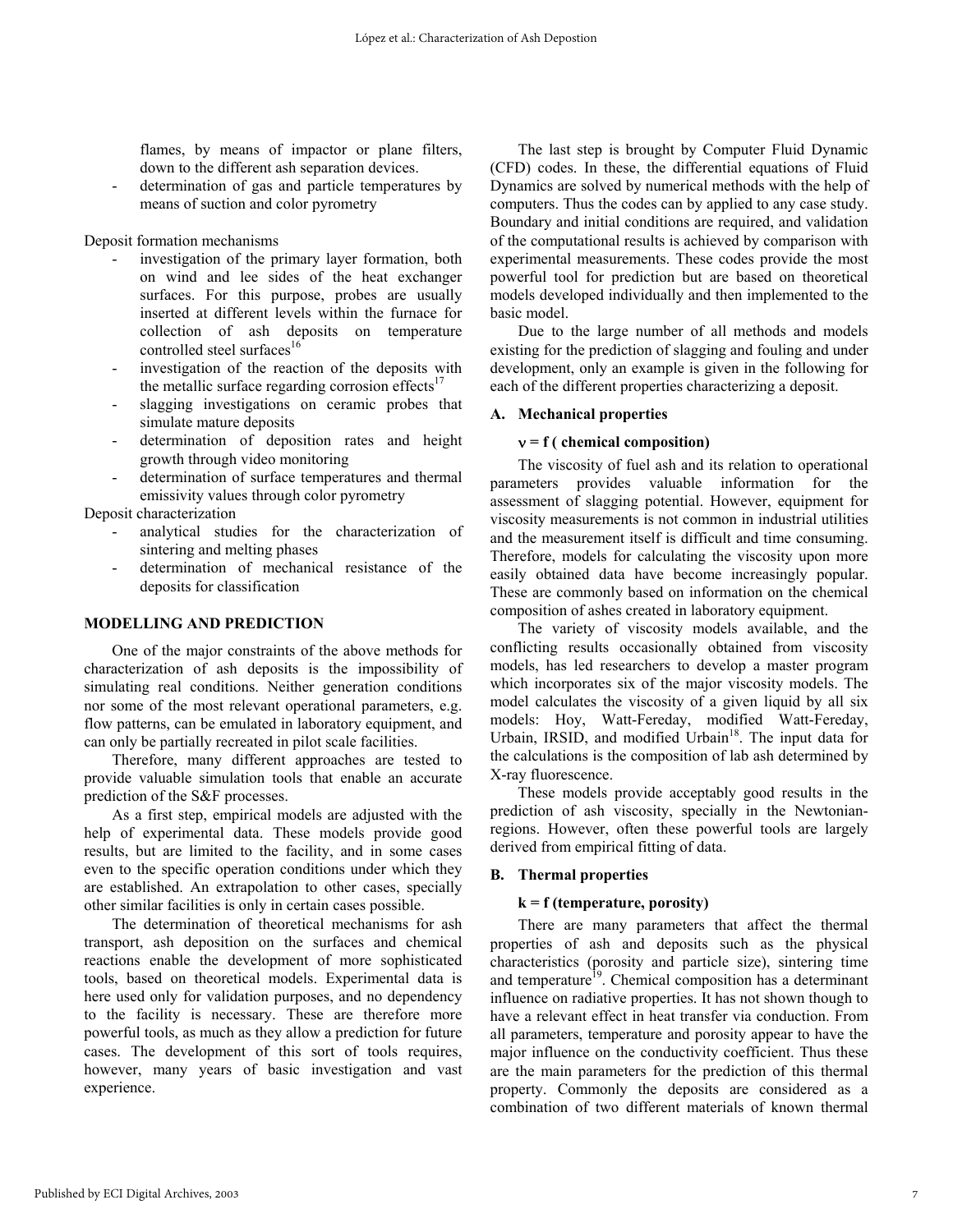conductivity as a function of temperature, air and ash. An overview of some models available for the prediction of the conductivity coefficient is given in Table 5.

**Table 5.** Models for prediction of the conductivity coefficient (k) for ashes<sup>19, 20</sup>.

| Model                 | Remarks                                                                     |  |  |  |
|-----------------------|-----------------------------------------------------------------------------|--|--|--|
| Rayleig               |                                                                             |  |  |  |
| Deissler $\&$<br>Eian | Porosity less than 0.52                                                     |  |  |  |
| Woodside              |                                                                             |  |  |  |
| Russell               | Porosity $0 - 1$                                                            |  |  |  |
| <b>CSP</b>            | Underestimates k                                                            |  |  |  |
| <b>CPS</b>            | Overestimates k                                                             |  |  |  |
| Brailsford &<br>Major | Evaluates k for any continuant phase                                        |  |  |  |
| <b>Baxter</b>         | Sets upper and lower limit to k based on the<br>tortuosity of the particles |  |  |  |

### **C. Chemical properties**

### **Indexes = f (chemical composition)**

 It is very common practice to classify coals and their behavior upon combustion by the use of indices. These take into account the species in the fuel which have been identified as responsible for the S&F phenomena. Very often, they are relatively simple ratios of the concentration of several species in the fuel matrix. With time, indices have become more and more sophisticated, including aspects of the fuel nature such as the presence of a certain element in different compounds within the fuel matrix. In several cases, indices compare results from other of the presented tests for characterization of the ashes or deposits. An example of indices for iron-based slagging during coal combustion is given in Table 6.

| Table 6. Summary of slagging indices <sup>21</sup> . |  |  |
|------------------------------------------------------|--|--|
|                                                      |  |  |

| Index                         | slagging potential |                              |                    |                      |
|-------------------------------|--------------------|------------------------------|--------------------|----------------------|
|                               | low                | medium                       | high               | severe               |
| ash fusibility <sup>(a)</sup> | $>1343$ °C         | $1232 -$<br>$1343^{\circ}$ C | 1149-<br>$1232$ °C | $<$ 1149 $\degree$ C |
| viscosity <sup>(b)</sup>      | ${}_{0.5}$         | $0.5 - 0.99$                 | $1.0 - 1.99$       | > 2.0                |
| ash chemistry $(c)$           | ${}^{<0.6}$        | $0.6 - 2.0$                  | $2.0 - 2.6$        | > 2.6                |

(a)  $(4IDT + HT)/5$ 

- where  $IDT = initial deformation temperature$  $HT =$  hemispherical temperature
- (b)  $(T_{250\text{ox}} T_{1000\text{red}})/950 \text{ F}_s$  where  $T_{2500x}$  = 250 poise temp for oxidizing conditions  $T_{1000\text{red}}$  = 1000 poise temp for reducing conditions  $F_s$  = correlating factor

(c)  $[(Fe<sub>2</sub>O<sub>3</sub> + CaO + MgO + K<sub>2</sub>O + Na<sub>2</sub>O) \times S]/(SiO<sub>2</sub> +$  $Al_2O_3 + TiO_2$ where  $S = \frac{1}{6}$  sulfur in dry coal

Although these indices often provide valuable tools for operators, most of them can only be applied to a specific facility type. Results in other facility types are neither accurate nor reliable. Furthermore, most of the indices have been developed for coal or coal blends. Blending with opportunity fuels such as biomass or industrial refuses has not yet been considered.

# **CFD Codes**

Complex computer fluid dynamic (CFD) codes are based on single modeling tools developed individually and compiled into one single program. In the case of the 3D CFD code AIOLOS developed at IVD, complete calculations can be made of the furnace and the following passes, as well as coupled simulations of fire side and water-steam cycle.



**Fig. 7:** Visualization of numerical results for an utility boiler regarding slagging potential in

the furnace

Simulation of slagging and fouling behavior in utility boilers with the use of IVD's CFD-Code AIOLOS:

- 1. Calculation of flow patterns:
- monophase (Euler)
- multiphase ((Euler / Lagrange)
- 2. Calculation of ash deposition (Post-processing)
- small particles (Euler)  $<$  10-20 µm
- large particles (Lagrange)  $> 10$ - $20 \mu m$
- 3. Effect of ash deposition on the heat exchange
- deposit thickness and structure (thermal conductivity)
- deposit emissivity (radiative properties)

Deposition Mechanisms considered in the model:

small large small large particles particles particles particles Inertial depostion Turbulent depostion Thermo- $\begin{array}{c|c}\n\text{Thermo-}\n\end{array}$  **X**  $\begin{array}{|c|c|}\n\end{array}$  **X**  $\mathbf{x}$   $\mathbf{x}$ Walls Tubes  $\mathbf{x}$   $\mathbf{x}$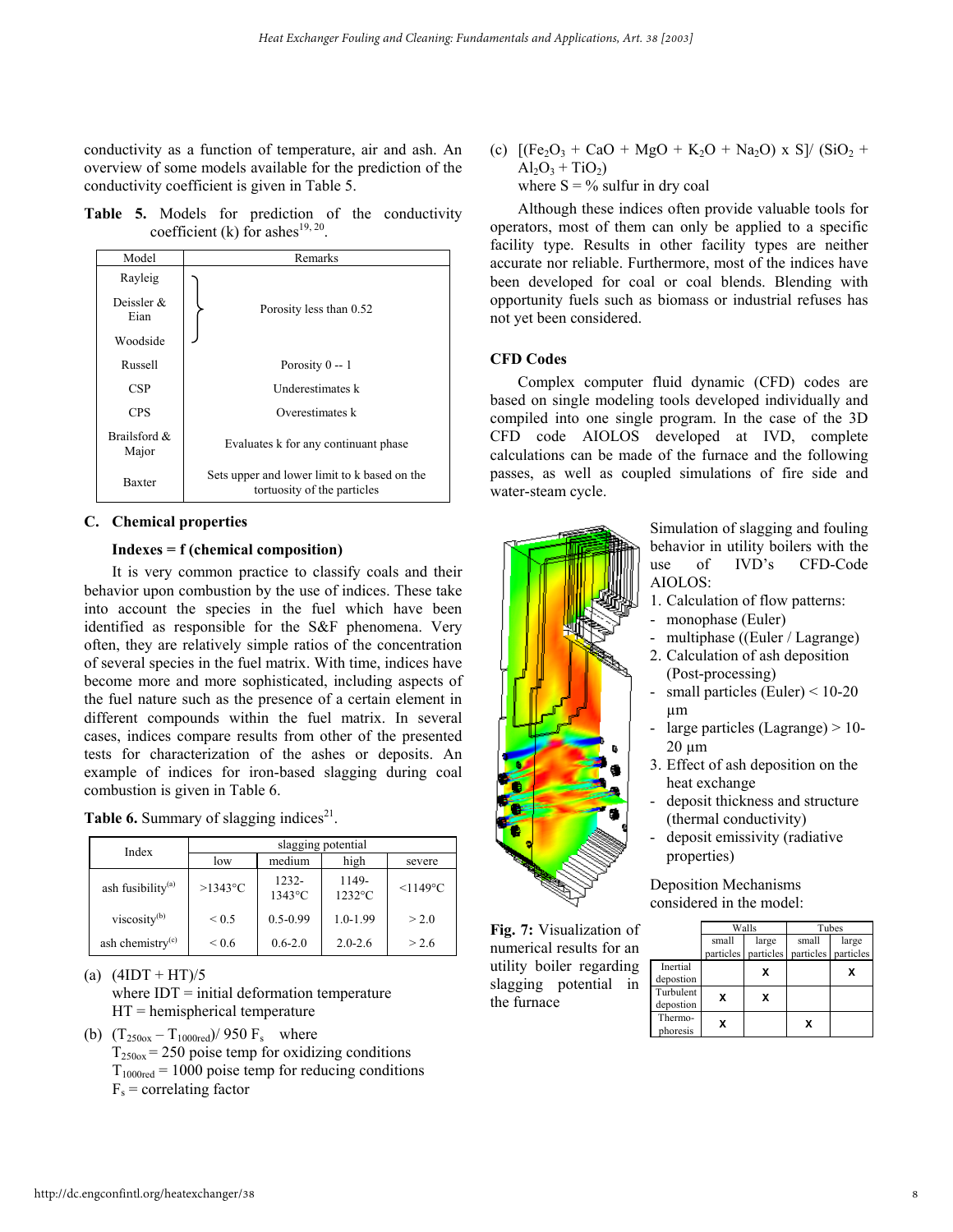### **CONCLUSIONS**

This paper tries to summarize investigations carried out in the past years to describe the slagging and fouling phenomena taking place in utility boilers. The available knowledge is reviewed, methods developed are classified and their efficiency to characterize ash deposits assessed. Finally some suggestions are made to optimize work on S&F.

Not all methods available for characterization of ash deposition are presented in this work. The methods presented were chosen as relevant based on the authors experience in the IVD laboratories and experimental facilities or through collaboration with other researchers. The authors are well aware that newer, more accurate and possibly even more appropriate methods exist or are under development.

The slagging and fouling phenomena comprise a large number of variables that affect ash deposition in different ways. This results in a broad field of investigation, with several possible approaches. Thus many researchers are concentrating their effort on explaining the phenomena, identifying mechanisms and developing tools for an accurate prediction, with different points of view. The general topics under investigation can be summarize as follows:

- Study of the **mechanical properties** of the deposits, particularly characterizing mechanical resistance in order to assess sootblower operation, and characterizing ash fusion behavior to assess fuel choice and operational parameters.
- Study of the **thermal properties** of the deposits. The determination of thermal conductivity and emissivity values for ash is necessary to quantify the impact of ash deposition on heat transfer and thus on the efficiency of an utility boiler.
- Characterization of the **chemical composition** of fuel, ash and their deposits. The relation between fuel composition and the ash resulting from combustion allows to identify release mechanisms. In a further step including the analysis of ash deposits, mechanisms for ash deposition are identified. The results from chemical analysis are then commonly used as the base for predictive tools for slagging and fouling processes.

During the preparation of this publication, the authors found that:

many valuable and accurate tools have been developed for coal combustion that predict ash deposition with high reliability. For instance, indices based on chemical composition enable a fairly good deposit prediction upon combustion of the specific fuel.

- However, such reliable tools are still missing for secondary fuels such as biomass fuels and industrial or domestic refuse. Work in this field has been started and investigations are ongoing, so that good results can be expected in the coming years.
- In order to best profit from the recent investigations, the knowledge achieved by different researchers could be thoroughly compiled into a master work on ash deposition, including all relevant aspects affecting this operational problem. An in-depth overview would identify gaps in the field, and work could be thus optimized.
- Finally, a tendency to individual development of theoretical models can be noticed. These models serve to establish pseudo codes that can be implemented on commercial 3D-CFD codes, such as e.g. in the case of AIOLOS. The individual development implies though the need for a continuos survey, to avoid duplicate models. A thorough exchange of information among the investigation community is crucial for this purpose.

#### **NOMENCLATURE**

- $\alpha$  thermal absorptivity
- AIOLOS 3D-CFD Code developed at IVD for simulation of utility boilers, fireside and steam cycle.
- APS Aerodynamic Particle Sizer® Spectrometer
- AFT Ash Fusion Test
- ASTM American Society for Testing and Materials
- CCSEM Computer Controlled SEM
- CEGB Central Electricity Generating Board
- CFD Computational Fluid Dynamics
- DIN German Industrial Guidelines ε thermal emissivity
- EDS Energy-Dispersive System
- EDX Energy-Dispersive X-ray
- ELIF Excimer Laser Induced Fluorescence
- ELPI Electric Low Pressure Impactor
- FT Fluid Temperature during an ATF
- FTIR Fourier Transform Infrared Spectroscopy
- HT Hemispherical Temperature during an AFT
- IDT Initial Deformation Temperature during an AFT
- IVD Institute of Process Engineering and Power Plant Technology of the University of Stuttgart
- k thermal conductivity coefficient OPC Optical Particle Counter
- 
- ρ thermal reflectivity
- $\rho_B$  bulk density
- $\rho_{\rm T}$  true density
- SCR Selective Catalytic Reduction
- SEM Scanning Electron Microscope SMPS Scanning Mobility Particle Sizer
- 
- S&F Slagging and Fouling
- $T_{\rm cv}$  Temperature of critical viscosity